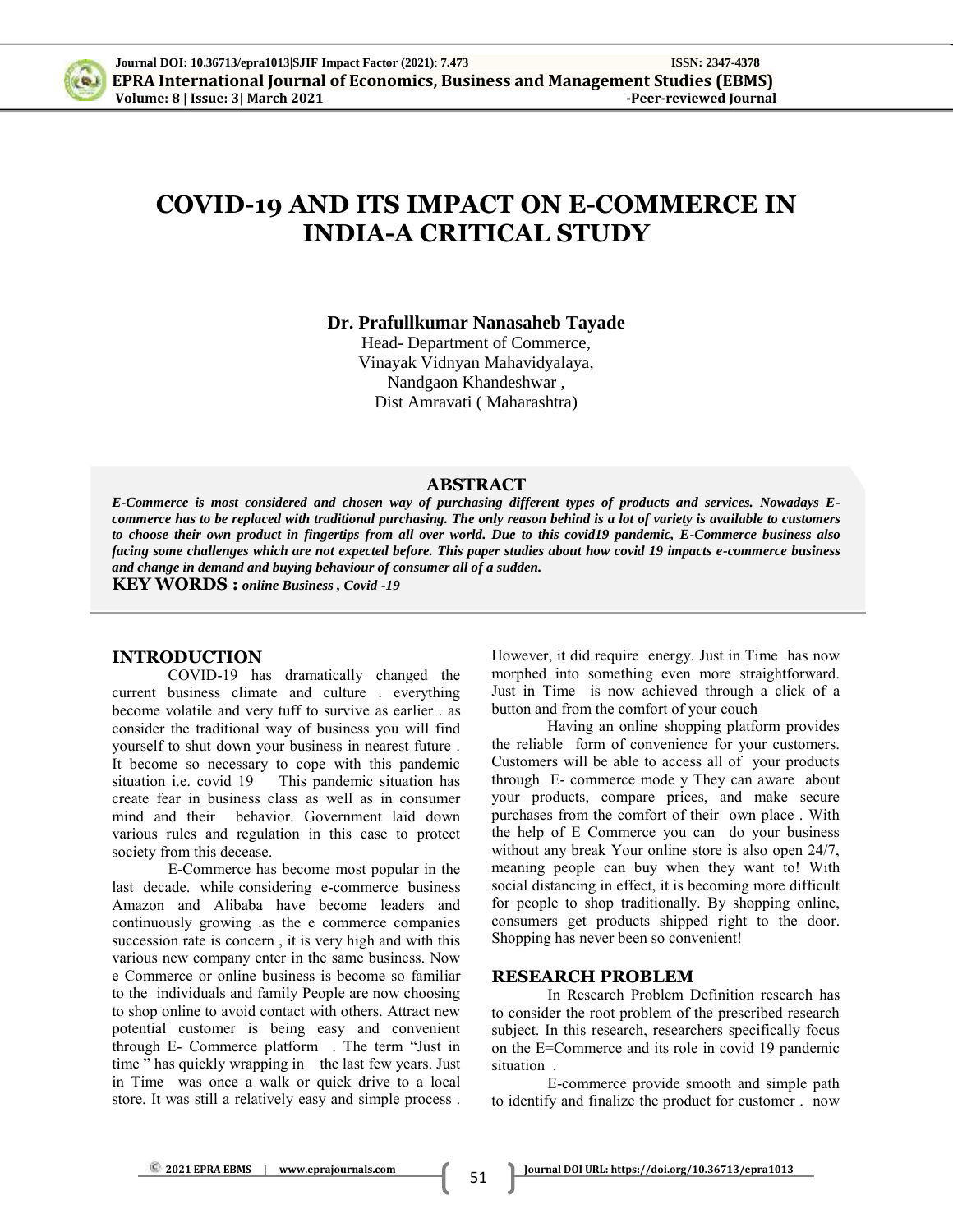

a days e commerce websites are so customized to chose better option around the globe . Current situation is very pathetic and critical due to covid -19 . traditional way is not helpful and support business in this pragmatic situation .

## **RESEARCH OBJECTIVES**

The main purpose of research is to find out the new and unique thing from the universe . Though each study has some specific purpose and objectives, following are the main objective of this research.

1) To Identify the role of E-Commerce in Business Enhancement

2) To Study the consumer behavior in Covid-19 pandemic Situation

## **RESEARCH METHODOLOGY**

Research design is a structured framework for caring research ; it constitutes the blueprint for the collection, measurement and analysis of the data. In this research secondary data is consider for research purpose data was collected through internet , journals , newspaper , report , etc . .

## **DATA ANALYSIS AND INTERPRETATION**

It is observed that 40% increase in E-Commerce since the state of emergency was declared Because of the current climate, there is ever-growing importance for businesses to offer an E-Commerce shopping experience. Apart from being a techniques of generating fund , there are other several advantages to your business in global market like branding , advertising and so on . During this time, it has never been so crucial for your business to have an online shopping platform.

E-commerce was growing slowly up until COVID-19 put it on an speed up trajectory, accelerating the industry's growth by 4-6 years! The pandemic situation of Covid -19 shone the limelight on the many e-commerce benefits , particularly in convenience , safe and hygienic that . During May alone, during the Corona virus lockdown, global ecommerce sales reached \$82.5 billion, a 77% increase over the previous year.

According to a Deloitte report, 85% of retail sales were through block and mortar stores up until 2019. Then along came COVID-19, causing traditional retailers to move quickly to get online and e-commerce numbers soared. The huge shift in the US has been in the grocery shopping market. In March 2020, 42% of US consumers shopped for groceries online at least once a week compared to just 22% in 2018 (GeekWire, 2020).

## **DATA ANALYSIS AND INTERPRETATION**

It is observed that 40% increase in E-Commerce since the state of emergency was declared Because of the current climate, there is ever-growing importance for businesses to offer an E-Commerce shopping experience. Apart from being a techniques of generating fund , there are other several advantages to your business in global market like branding , advertising and so on .During this time, it has never been so crucial for your business to have an online shopping platform.

E-commerce was growing slowly up until COVID-19 put it on an speed up trajectory, accelerating the industry's growth by 4-6 years! The pandemic situation of Covid -19 shone the limelight on the many e-commerce benefits , particularly in convenience , safe and hygienic that . During May alone, during the Corona virus lockdown, global ecommerce sales reached \$82.5 billion, a 77% increase over the previous year**.**

According to a Deloitte report, 85% of retail sales were through block and mortar stores up until 2019. Then along came COVID-19, causing traditional retailers to move quickly to get online and e-commerce numbers soared. The huge shift in the US has been in the grocery shopping market. In March 2020, 42% of US consumers shopped for groceries online at least once a week compared to just 22% in 2018 (GeekWire, 2020).

## **CONCLUSION**

Amid rise in e-commerce activities in the country, consumer behavior has also changed a lot. With increasing internet penetration customer are having a tendency to purchase retail products from online store than traditional brick n mortal store. With growing new markets, consumer choice has improved and is posing a big challenge to ensure consumer welfare. E-commerce is also growing and E-commerce consumers are feeling more protected in transacting online without having prior touch and feel experience of the product. As the e-commerce activity is increasing,

### **REFERENCES**

- *1. Mahipal, D., (2018).E-commerce Growth in India: A study of Segments Contribution. Academy of Marketing Studies Journal. 2(2).*
- *2. Kumar, N., (2018). E-Commerce in India: An Analysis of Present Status, Challenges and Opportunities. International Journal of Management Studies. (5), 2(3), 90-95.*
- *3. Khosla, M., Kumar, H., (2017). Growth of ecommerce in India: An analytical review of literature. IOSR journal of Business and Management. 19(6), 91-95.*